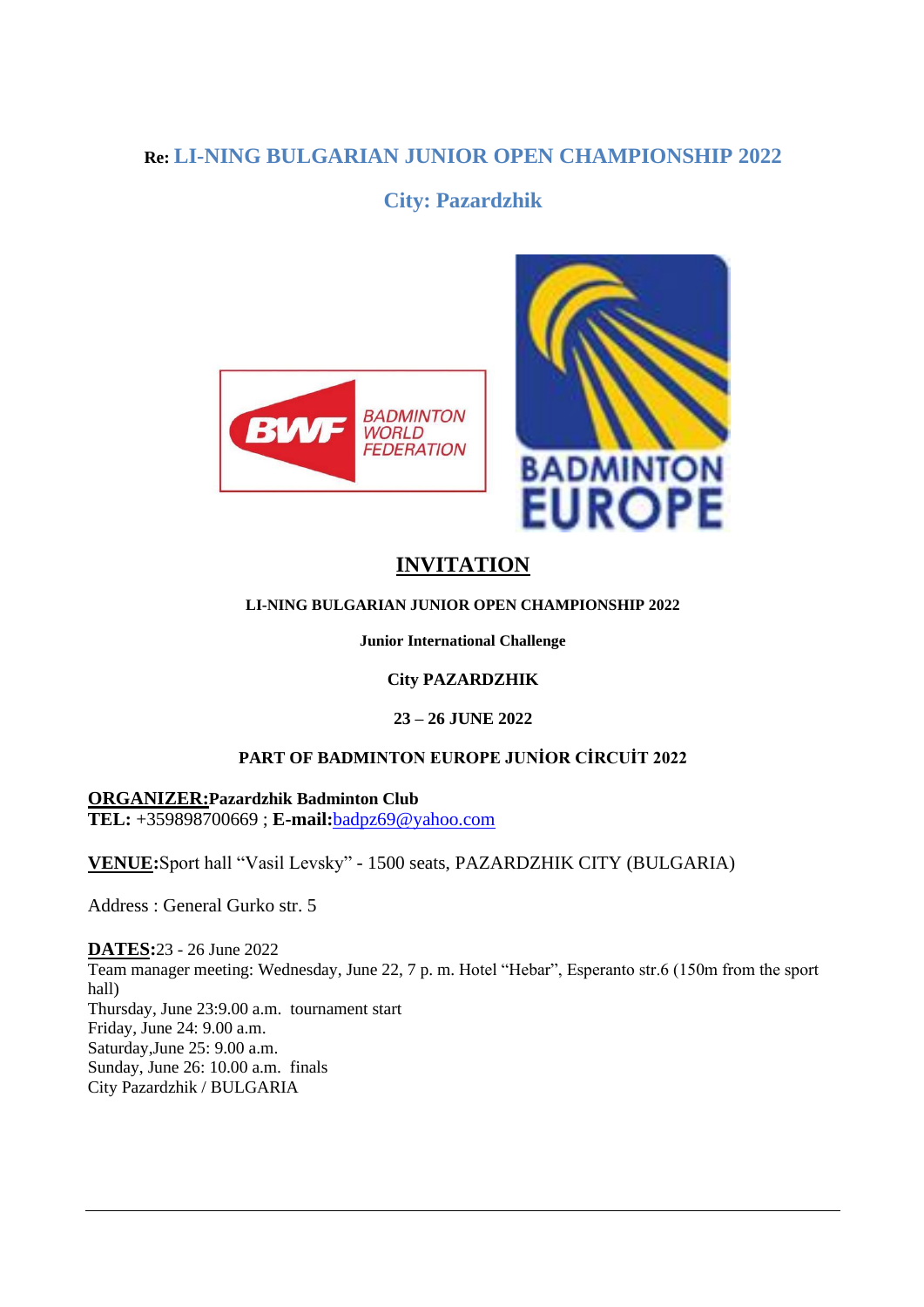|              | Day1            | Day <sub>2</sub> | Day3        | Day4 |                |                |
|--------------|-----------------|------------------|-------------|------|----------------|----------------|
|              | Round<br>64     | Round<br>32      | Round<br>16 | QF   | <b>SF</b>      | F              |
| MS-64        | 32 <sub>2</sub> | 16               | 8           | 4    | $\overline{2}$ | $\mathbf{1}$   |
| <b>WS-64</b> | 32 <sub>2</sub> | 16               | 8           | 4    | $\overline{2}$ | $\mathbf{1}$   |
| $MD-32$      |                 | 8<br>8           | 8           | 4    | $\overline{2}$ | $\mathbf{1}$   |
| <b>WD-32</b> |                 | 16               | 8           | 4    | $\overline{2}$ | $\overline{1}$ |
| <b>XD-48</b> | <b>16</b>       | 16               | 8           | 4    | $\overline{2}$ | $\mathbf{1}$   |
|              |                 |                  |             |      |                |                |
|              | 88              | 88               | 54          |      |                | 5              |

#### **ENTRIES BY BWF ONLINE ENTRY SYSTEM TILL:24th May 2022 23:59 GTM +8**

**ONLINE ENTRY:** All entries must be made by using the BWF Online Entry System. <https://bwf.tournamentsoftware.com/tournament/44ED3267-6899-4864-A13D-744B69890CF4>

#### **Compliance with General Competition Regulations Clause 7.9**

GCR 7.9: *"In making or authorising entries, the Member concerned is reconfirming its acceptance, and acceptance by the Players being entered, of the BWF's regulations and Disciplinary processes."*

Players cannot be entered unless they already have a BWF ID-number. In case you wish to enter players, who do not have a BWF ID-number, please contact the BWF office well in advance of the tournament, so that the players concerned can get a BWF ID-number before the closing date of the tournament

**DRAWS** : will be made on 7<sup>th</sup> June 2022

#### **ENTRY FEES**:

- Singles (men and women) 40 euro per player
	- Doubles 30 euro per player
	- Mixed doubles 30 euro per player

The Member that enters a player/pair into a BEC Junior Circuit tournament is responsible for paying the entry fees for that player/pair. The entry fees become due if a player is entered and has not been withdrawn when the entry deadline passes. It is recommended that the entry fees are paid by bank transfer, but the organisers can accept cash payments at tournaments.

The entry fees will not be refunded in the case of a withdrawal. For all the withdrawn players the organisers can invoice the entry fee to the relevant Member.

**ENTRIES:**Men's Singles, Women's Singles, Men's Doubles, Women's Doubles, Mixed Doubles.

Entry Limits: MS 64, WS 64, MD 32, WD 32, XD 48

In accordancewithregulation § 9.2 and § 9.3 in BWF Statutes, Section 5.3.3.2: World Junior Ranking System, an event must contain at least 8 (eight) competitors in the first published version of themain draw. If the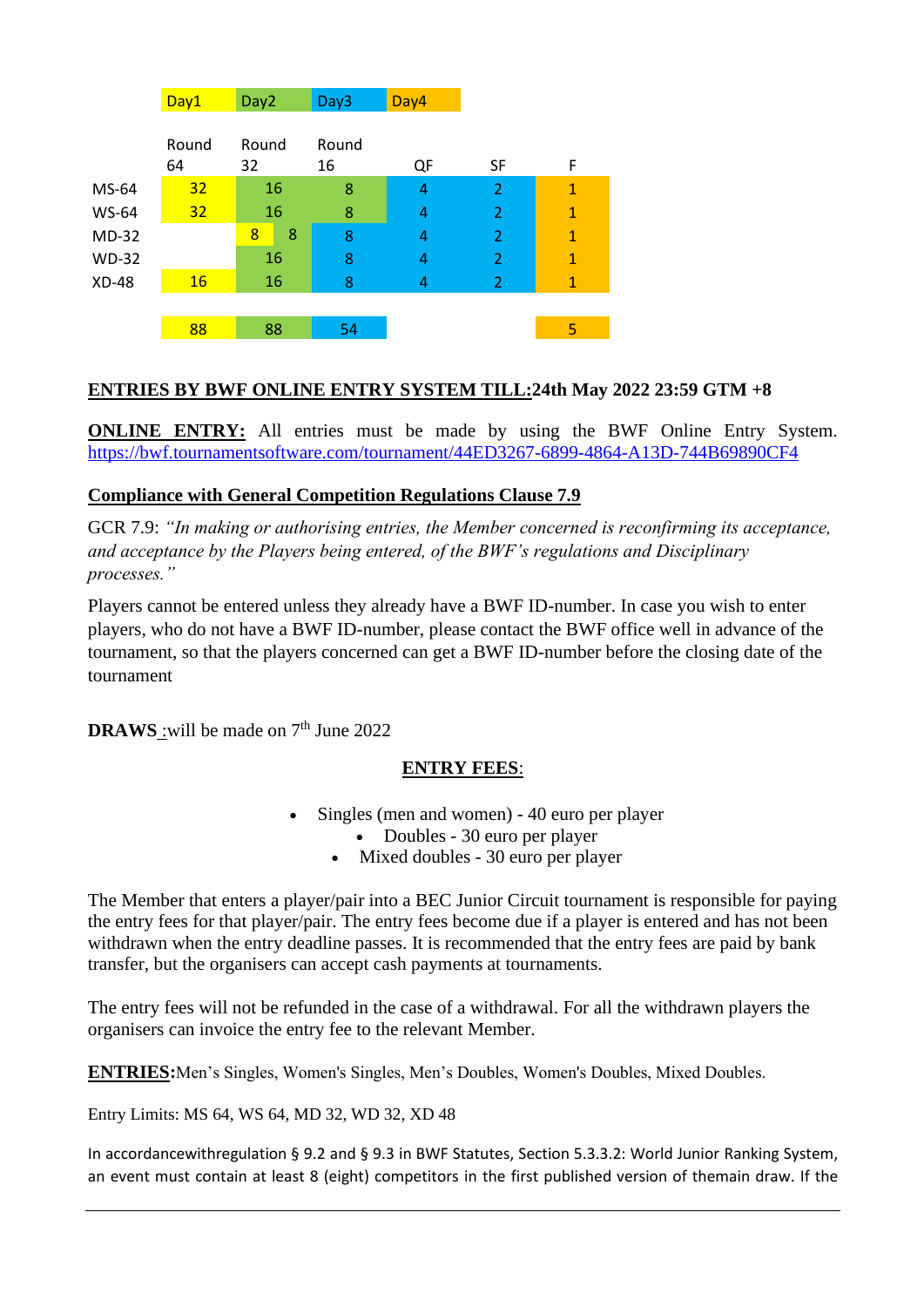required number of competitors is not met in the first published version of the main draw, this particular event shall not count towards any ranking.

In accordance with regulation § 9.4 in BWF Statutes, Section 5.3.3.2: World Junior Ranking System, an event must contain at least 1 (one) entry from a Member other than the hosting Member in the first published version of the main draw. If an event does not contain at least 1 (one) entry from a Member other than the hosting Member in the first published version of the main draw, this particular event shall not count towards any ranking.

BADMINTON EUROPE is not liable for any costs incurred by third persons (players, coaches, umpires, team managers etc.) because of an event not having enough competitors to count for the rankings.

**BWF ID NUMBER** Please note, as Bulgarian Junior Open 2022 is a part of the World Junior Ranking we urgently need all players BWF-ID-numbers. You are kindly asked to submit the BWF-ID-number with your entries. If your player does not have an existing BWF-ID-number you have to make a request do BWF with all needed information to receive a BWF-ID-number. For more information please click[:http://bwfcorporate.com/players/entries](http://bwfcorporate.com/players/entries)

**REFEREE: Daniel Sahlberg** (Sweden) – [daniel.l.sahlberg@gmail.com](mailto:daniel.l.sahlberg@gmail.com) **DEPUTY REFEREE:** Aleksandar Dzhurov (Bulgaria) – [alexander1996@abv.bg](mailto:alexander1996@abv.bg)

**WITHDRAWALS:** Before the withdrawals without penalty date, please use the online entry system to withdraw players. After the withdrawal without penalty date has passed (06 June 2022 23:59 EEST), please ensure that the Organizer is informed immediately when a player has to withdraw, preferably together with the reason, to the following e-mail: [daniel.l.sahlberg@gmail.com](mailto:daniel.l.sahlberg@gmail.com); [alexander1996@abv.bg;](mailto:alexander1996@abv.bg) badpz69@yahoo.com

**CLOTHING/ADVERTISING:**Advertising on clothing and color of clothing shall be regulated as the Rule 13 of BEC Junior Circuit Regulation: Colour, design, lettering and advertising on clothing shall be regulated by BWF Statutes, Section 5.2.3: Junior Tournament Regulations 12 to 16. A player violating these regulations shall be penalised by an administrative fine of 50,00 EUR. It is mandatory for the semi-finals and finals that partners in doubles wear the same colour of the T-shirt and shorts/skirts. Failing to do so shall result in an administrative fine of 50,00 EUR

# **SHUTTLECOCKS:LI-NING Aviatio plus-A+300**

### **NUMBER OF COURTS :** 4 Pro-court mats

**PLACE OF ARRİVİNG :**Sport hall "Vasil Levsky" - 1500 seats, PAZARDZHIK CITY (BULGARIA), or Sofia Airport and after that transport to Pazardzhik(100km. from capital of Bulgaria – Sofia) with many comfortable buses and trains for people arriving in city of Sofia. **For those persons, we will make organization to be met and orientated to city of Pazardzhik.**

**VİSAS:** We will provide full visa assistance

**Official website:<http://www.badmintonpz.eu/>**; <http://bfbadminton.bg/>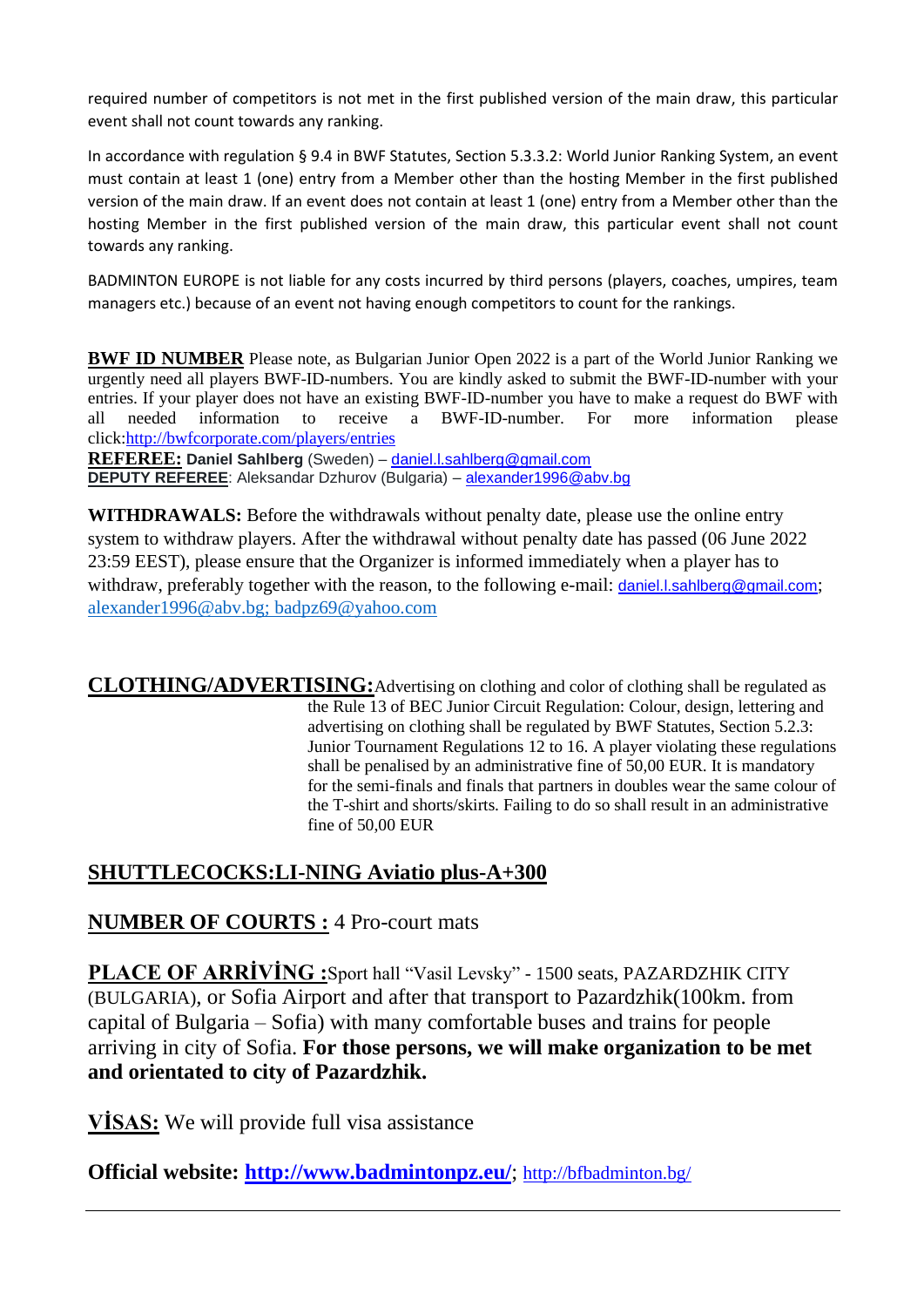# **Official e-mails:**[badpz69@yahoo.com](mailto:badpz69@yahoo.com)

### **TRANSPORTATION:**

We could arrange transportation for players **from Sofia Airport to hotel** and **back**. The fee would be **40 Euro** per person **both ways**.

All requests for transportation have to be done on **E-mail:**[badpz69@yahoo.com](mailto:badpz69@yahoo.com)

**DOPING CONTROL:** Doping control in badminton, in accordance with BWF Anti-Doping Regulations, is conducted out-of-competition and in-competition with the collection of urine and/or blood samples. Athletes are responsible for any substance found in their body. Before an athlete takes any medication, they should check with their doctor, and if necessary, get a Therapeutic Use Exemption (TUE). For more information about anti-doping, please visit the BWF website: <https://corporate.bwfbadminton.com/integrity/anti-doping-overview/>

**BADMINTON INTEGRITY:** Section 2.4 of the BWF Statutes (Code on The Prevention Of The Manipulation Of Competitions) relates to anti-corruption and anti- match manipulation, and this code applies to all participants at this tournament. To protect the integrity of BWF sanctioned tournaments, participants are not allowed to bet in any way on badminton matches, respect the principle of fair play, and shall not attempt to influence the course or result of a game or match. Every person has an obligation to report to the BWF any approaches by anyone to gather inside information or to change the outcome of a matches. For more information, please refer to BWF's website: [https://corporate.bwfbadminton.com/integrity/anti-match-fixing-](https://corporate.bwfbadminton.com/integrity/anti-match-fixing-%20overview/) overview/

**CONDITIONS OF PLAY:** The Tournament will be played in full accordance with the laws of Badminton and the General Competition Regulations of BWF and the instructions for Badminton Europe Junior Circuit.

**VISAS:** We will provide full visa assistance upon request. You can contact Bulgarian Badminton Federation (AntranikKasabyan) at [bfbadminton@gmail.com](mailto:bfbadminton@gmail.com) by 15 May 2022 along with passport information.

**INSURANCE:** Any special medical treatment necessary or hospitalization due to serious illness or injury is at the players or officials, will be on own expenses.

**MEDICAL SERVICES**: A doctor will be present at the venue during all time of play.

**COVID-19**: Please note that the tournament takes place during the turbulent Covid-19 period. BADMINTON EUROPE, Bulgarian Badminton Federation and Badminton Club Pazardzhik are not liable for any costs incurred by third persons because of a cancellation of a tournament. Should the event be cancelled with short notice by the Bulgarian authorities, due to the Covid-19 situation, beyond the control of both BADMINTON EUROPE, Bulgarian Badminton Federation and Badminton Club Pazardzhik, neither of them will be liable for any costs related to travelling or accommodation made by players / officials for this event. It is strongly recommended that all participants book flight tickets and hotel rooms with a cancellation insurance. Some national or global epidemiological restrictions might be in place in the sports hall, hotel, transport etc. If applicable, such information will be published on the official event's website and circulated.

#### **HOTELS and ACCOMMODATION:**

**Hotel "Hebar" \*\*\*\*stars ,150 meters from sport hall – Address:Esperanto str.6 40 Euro per Person (Double room ) with breakfast 40 Euro per Person (Apartment for three or four persons ) with breakfast** 

**Hotel "Forum" \*\*\* stars, 800 meters from sport hall-**